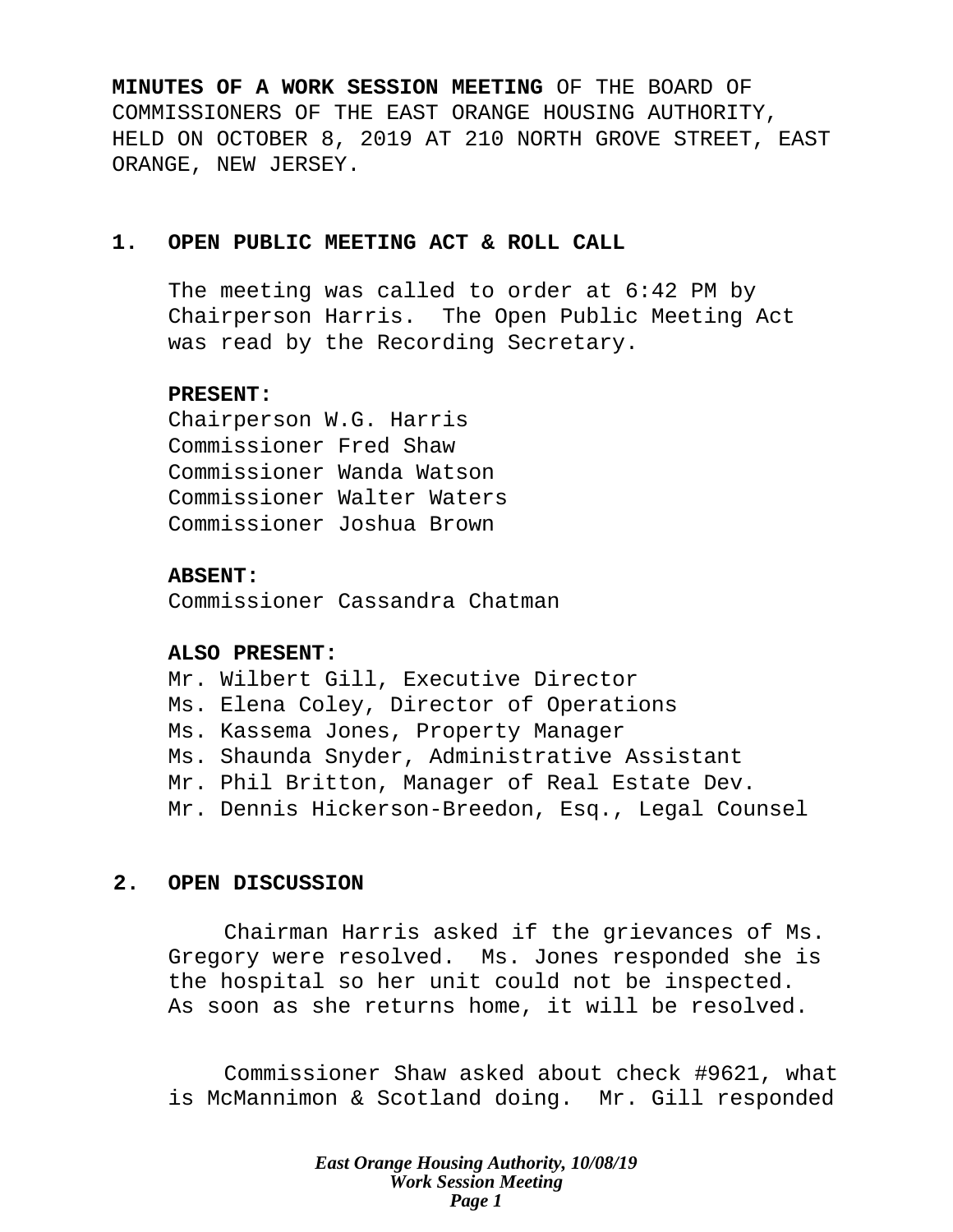they're looking into eminent domain on a property and other research on Walnut Street.

Chairman Harris asked about check #9849, smoke free banner. Mr. Gill responded it's for the signs on the Amherst Street property. It has nothing to do with smoke.

Chairman Harris asked if there is an approved contract for Eaton Place. Mr. Britton responded 6 bids were received, but they were higher than the budget. Mr. Britton said he will negotiate with the three lowest bidders.

Chairman Harris asked about the September meeting for the Annual Plan. Mr. Gill referred to a document in the commissioner's package which detailed the meeting.

### **3. ADJOURNMENT**

Work Session adjourned at 6:59PM.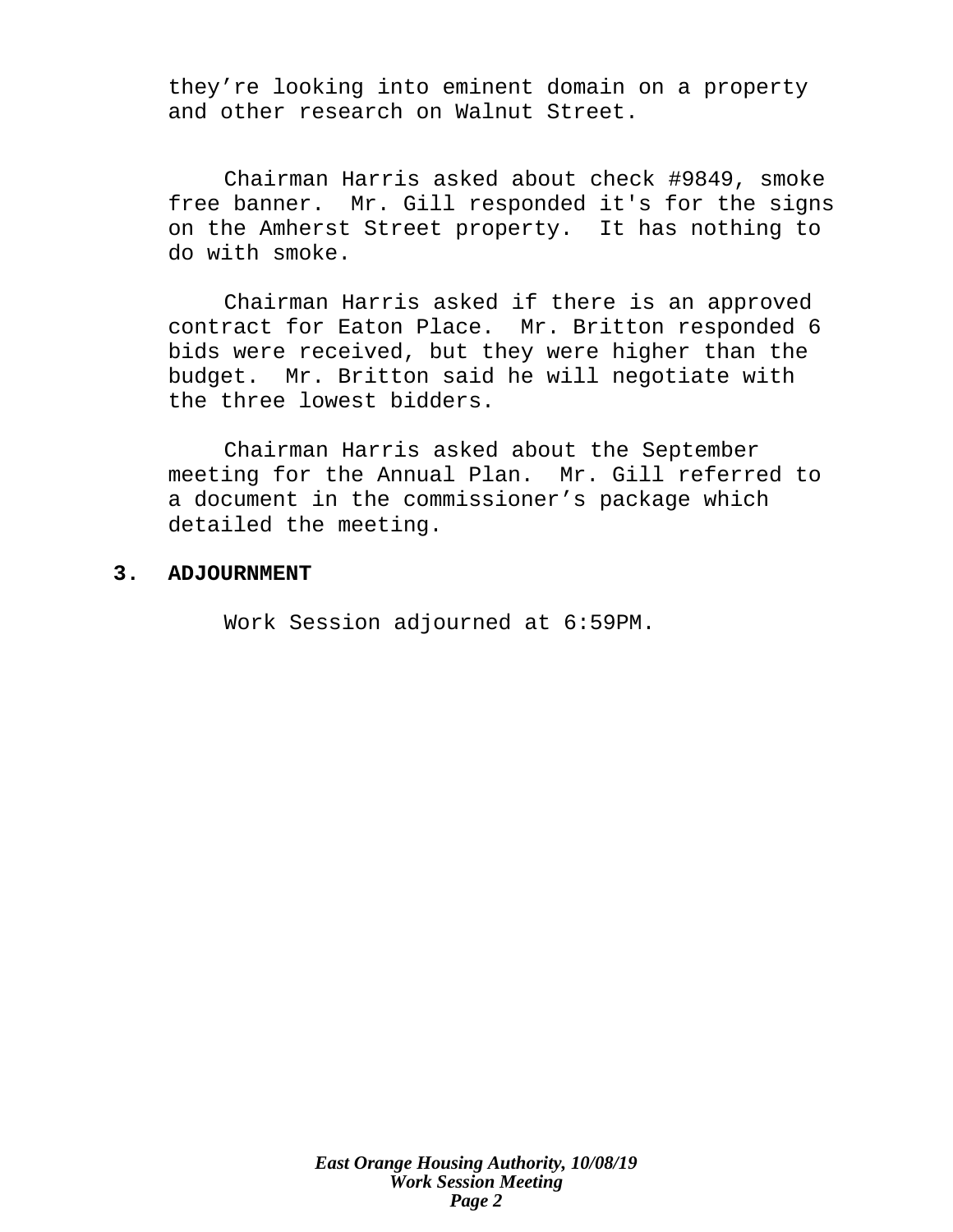**REGULAR MEETING** OF THE BOARD OF COMMISSIONERS OF THE EAST ORANGE HOUSING AUTHORITY, HELD ON OCTOBER 8, 2019 AT 210 NORTH GROVE STREET, EAST ORANGE, NEW JERSEY.

The Board of Commissioners of the Housing Authority of the City of East Orange met in a Regular Meeting at 210 North Grove Street, East Orange, New Jersey, on the  $8<sup>th</sup>$ day of October, 2019, the place, date and hour duly established for the holding of such meeting. Chairperson W.G. Harris called the meeting to order at 7:00 PM.

The Recording Secretary stated that this meeting is being conducted in conformity with the Open Public Meeting Act. Notice of this Regular Meeting was emailed to Worrell Community Newspapers (East Orange Record) and NJ Advance Media on December 11, 2018. The notice was e-mailed and faxed to the City Clerk Office on December 24, 2018 and Public Information Office of the City of East Orange on December 26, 2018. The notice was posted at the administrative office and the Authority's two public housing developments on December 24, 2018.

### **PRESENT:**

Chairperson W.G. Harris Commissioner Fred Shaw Commissioner Wanda Watson Commissioner Walter Waters Commissioner Joshua Brown

### **ABSENT:**

Commissioner Cassandra Chatman

### **ALSO PRESENT:**

Mr. Wilbert Gill, Executive Director Ms. Elena Coley, Director of Operations Ms. Kassema Jones, Property Manager Ms. Shaunda Snyder, Administrative Assistant Ms. Kimberly Golden, Congregate Program Coordinator Mr. Phil Britton, Manager of Real Estate Dev. Mr. Dennis Hickerson-Breedon, Esq., Legal Counsel

#### *East Orange Housing Authority, 10/08/2019 Regular Meeting, Open Session Page 1*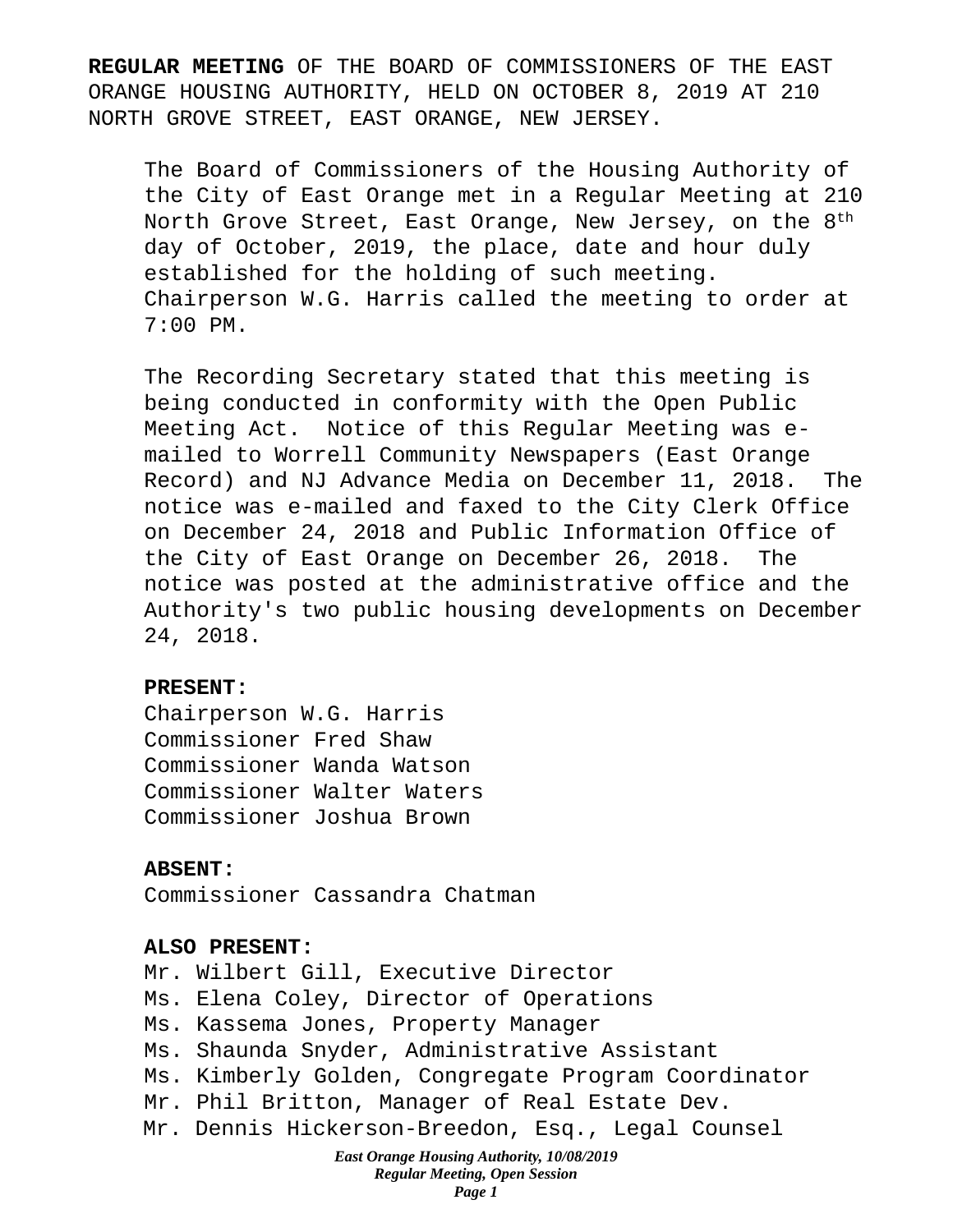#### **PUBLIC NOTICE OF REGULAR MEETING**

# **TO: BOARD OF COMMISSIONERS OF THE HOUSING AUTHORITY OF THE CITY OF EAST ORANGE, CITY CLERK OF EAST ORANGE, EAST ORANGE RECORD AND NEWARK STAR LEDGER**

Notice is hereby given pursuant to the Open Public Meetings Act, that a Regular Meeting of the Board of Commissioners of the Housing Authority of the City of East Orange, will be held on Tuesday, October 8, 2019, at 7:00 p.m. At 210 North Grove Street, East Orange, New Jersey for the purpose of acting upon:

# **2019-33 AUTHORIZING OR RATIFYING PAYMENT OF THE BILL LIST FOR THE MONTH OF SEPTEMBER 2019**

- **2019-34 RESOLUTION RATIFYING THE EXECUTIVE DIRECTOR TO RENEW THE ANNUAL SUPPORT AGREEMENT WITH MRI SOFTWARE LLC IN AN AMOUNT OF \$35,696.64**
- **2019-35 RESOLUTION AUTHORIZING COMMISSIONER SHAW, COMMISSIONER WATSON COMMISSIONER CHATMAN AND EXECUTIVE DIRECTOR WILBERT GILL TO ATTEND THE NJNAHRO CONFERENCE & NETWORKING IN ATLANTIC CITY, NJ, NOVEMBER 18-21, 2019**
- **2019-36 RESOLUTION AUTHORIZING THE SUBMISSION OF THE 2020 ANNUAL PLAN OF THE HOUSING AUTHORITY OF THE CITY OF EAST ORANGE TO THE DEPARTMENT OF HOUSING AND URBAN DEVELOPMENT**
- **2019-37 LOCAL FINANCE BOARD SUBMISSION OF 2018 AUDIT REPORT**

# **2019-38 2020 EAST ORANGE HOUSING AUTHORITY BUDGET RESOLUTION**

And for the purpose of transacting any other business related hereto or which may properly come before each meeting.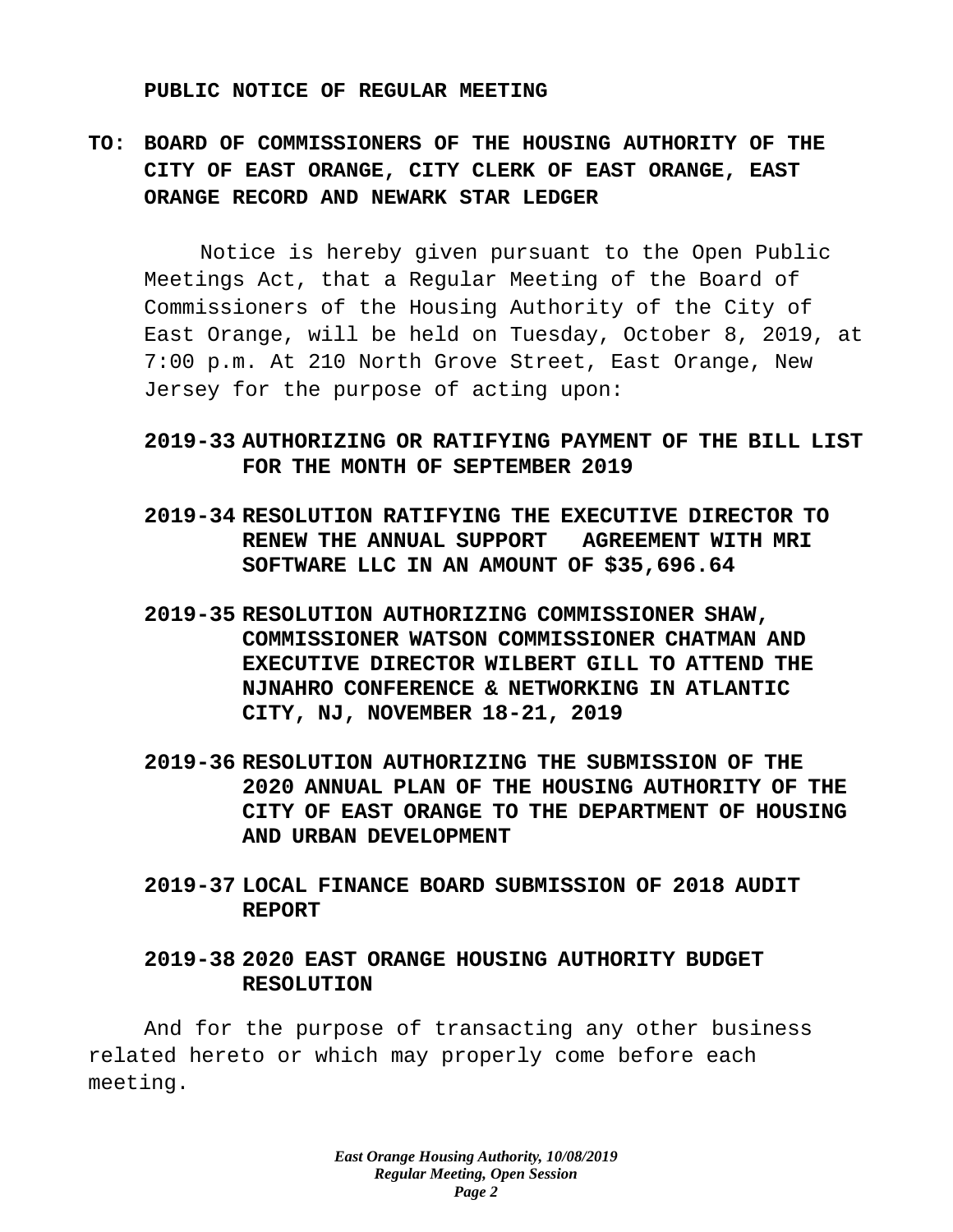# 1. **OPEN PUBLIC MEETING ACT and ROLL CALL**

# **PRESENT:**

Chairperson W.G. Harris Commissioner Fred Shaw Commissioner Wanda Watson Commissioner Walter Waters Commissioner Joshua Brown

# **ABSENT:**

Commissioner Cassandra Chatman

## **ALSO PRESENT:**

Mr. Wilbert Gill, Executive Director Ms. Elena Coley, Director of Operations Ms. Kassema Jones, Property Manager Ms. Shaunda Snyder, Administrative Assistant Ms. Kimberly Golden, Congregate Program Coordinator Mr. Phil Britton, Manager of Real Estate Dev. Mr. Dennis Hickerson-Breedon, Esq., Legal Counsel

# **2. MINUTES**

**MOTION:** Commissioner Waters moved to approve the minutes of the previous meeting in September of 2019. Commissioner Shaw seconded. There were no questions.

ROLL CALL:

Ayes: Waters, Watson, Shaw, Harris. Nays: None. Abstentions: Brown.

The Resolution was approved 4-0-1.

# **3. APPROVAL OF THE BILLS**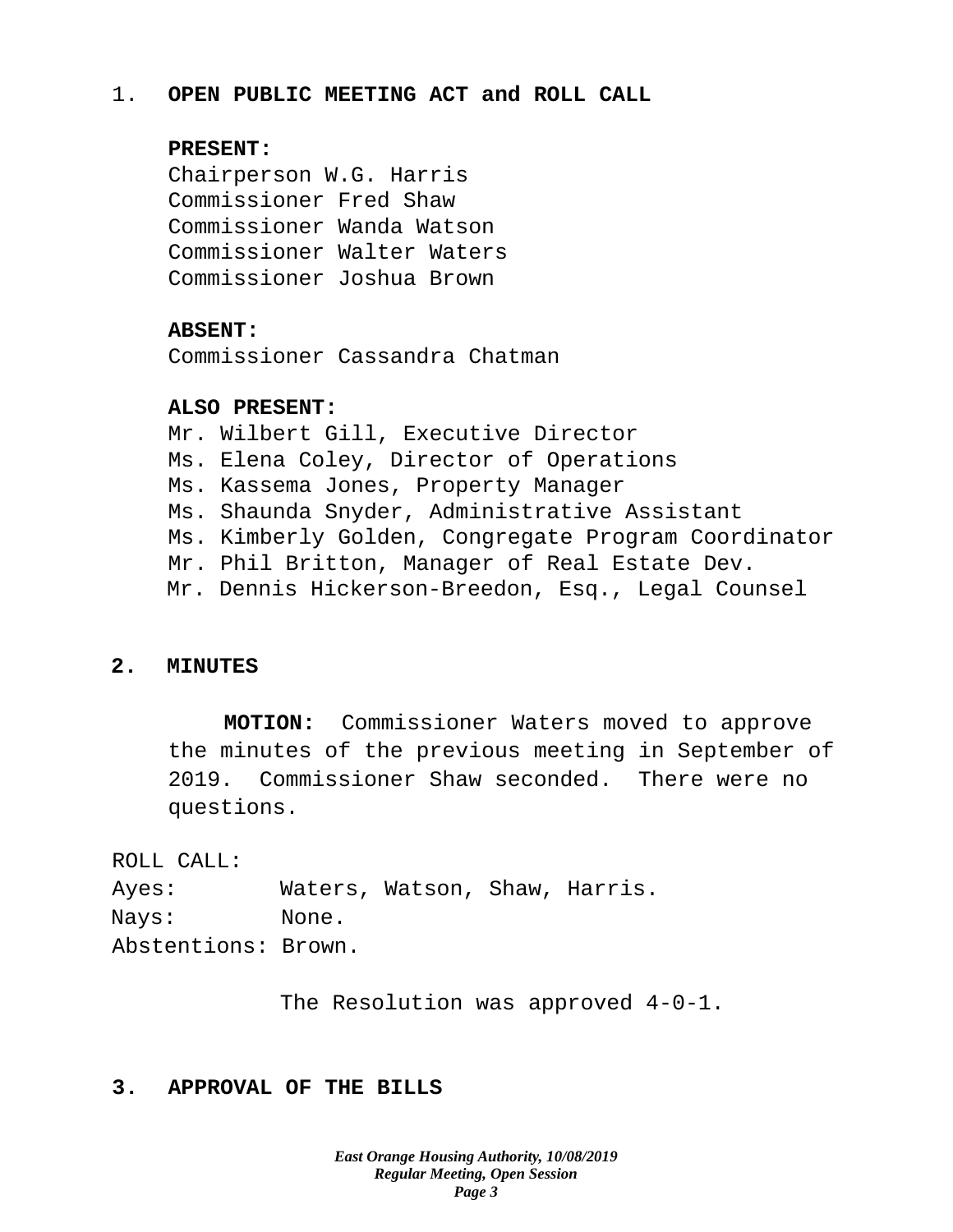**MOTION:** Commissioner Waters moved to approve the payment of bills. Commissioner Watson seconded. There were no questions.

ROLL CALL: Ayes: Watson, Brown, Waters, Shaw, Harris. Nays: None. Abstentions: None.

The Resolution was approved 5-0-0.

### **4. VISITORS**

**Mr. Savage**, Apartment 7H. Mr. Savage complained about the insulation on his pipes which have never been fixed.

### **5. REPORTS**

**COMMITTEE REPORTS**

**REAL ESTATE DEVELOPMENT:** There was no report.

**FINANCE:** There was no report.

**BUILDINGS & GROUNDS:** There was no report.

**BY-LAWS & PROCUREMENT:** There was no report.

**PERSONNEL:** Report will be held for Executive Session.

**NON-PROFIT COMMITTEE:** Report will be held for Executive Session.

**EOHCDC BOARD OF DIRECTORS**: There was no report.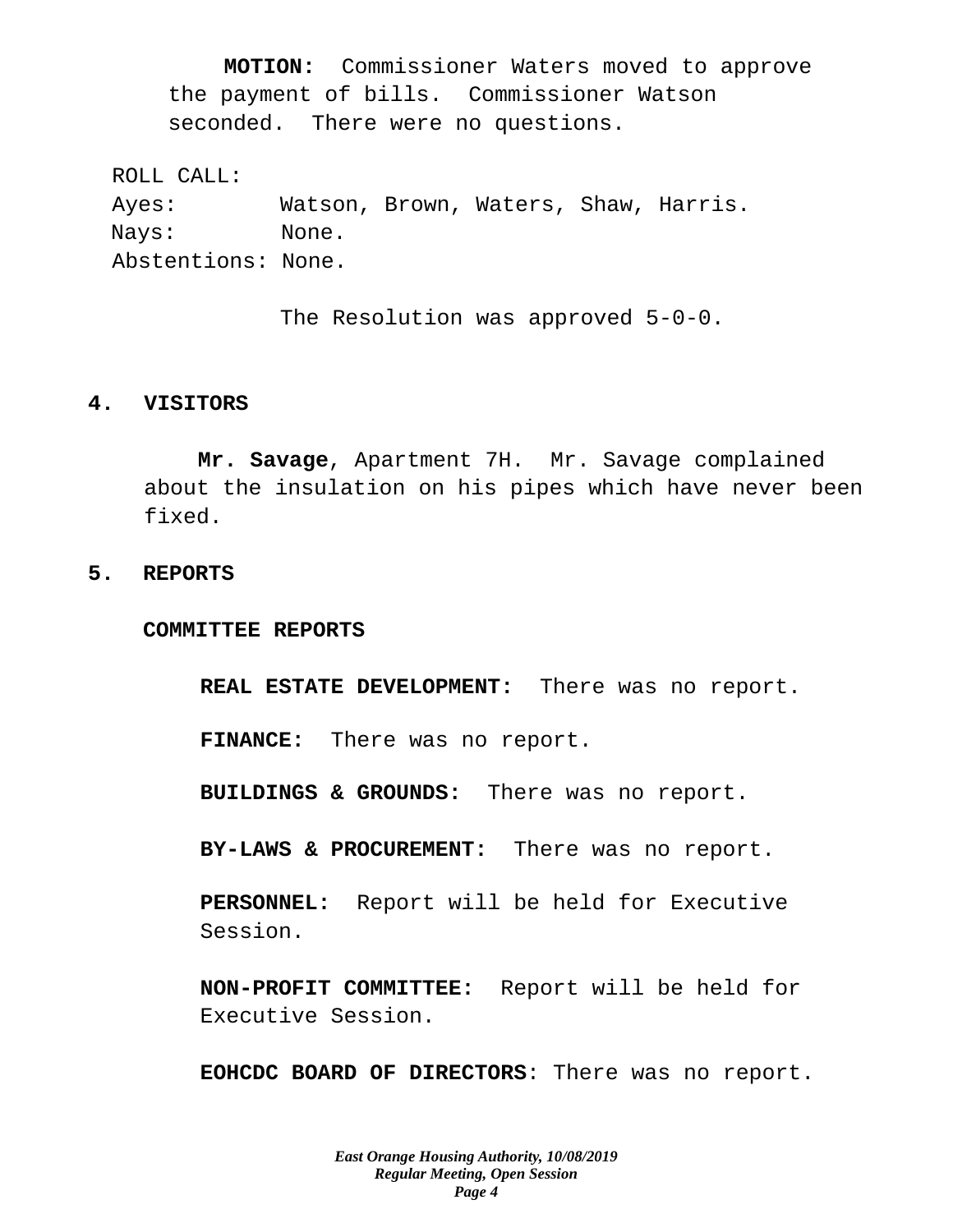### **LEGAL REPORT (Board Attorneys)**

There was no report.

# **EXECUTIVE DIRECTOR**

The report stood. Mr. Gill highlighted his report and answered questions from the Commissioners.

#### **6. OLD BUSINESS**

There was no Old Business.

### **7. NEW BUSINESS**

There was no New Business.

### **8. EXECUTIVE SESSION**

The following statement was read prior to Executive Session...

BE IT HEREBY RESOLVED that, pursuant to Chapter 231, P.L., 1975 of the laws of the State of New Jersey, the "Open Public Meeting Act", the East Orange Housing Authority meets in closed session for the purpose of matters of confidentiality and attorney/client privilege. It is expected that the matters discussed in this closed session can be made public at the time that the need for confidentiality no longer exists.

Commissioner Waters moved to go into Executive Session to discuss confidential personnel, contract and litigation issues. Commissioner Watson seconded.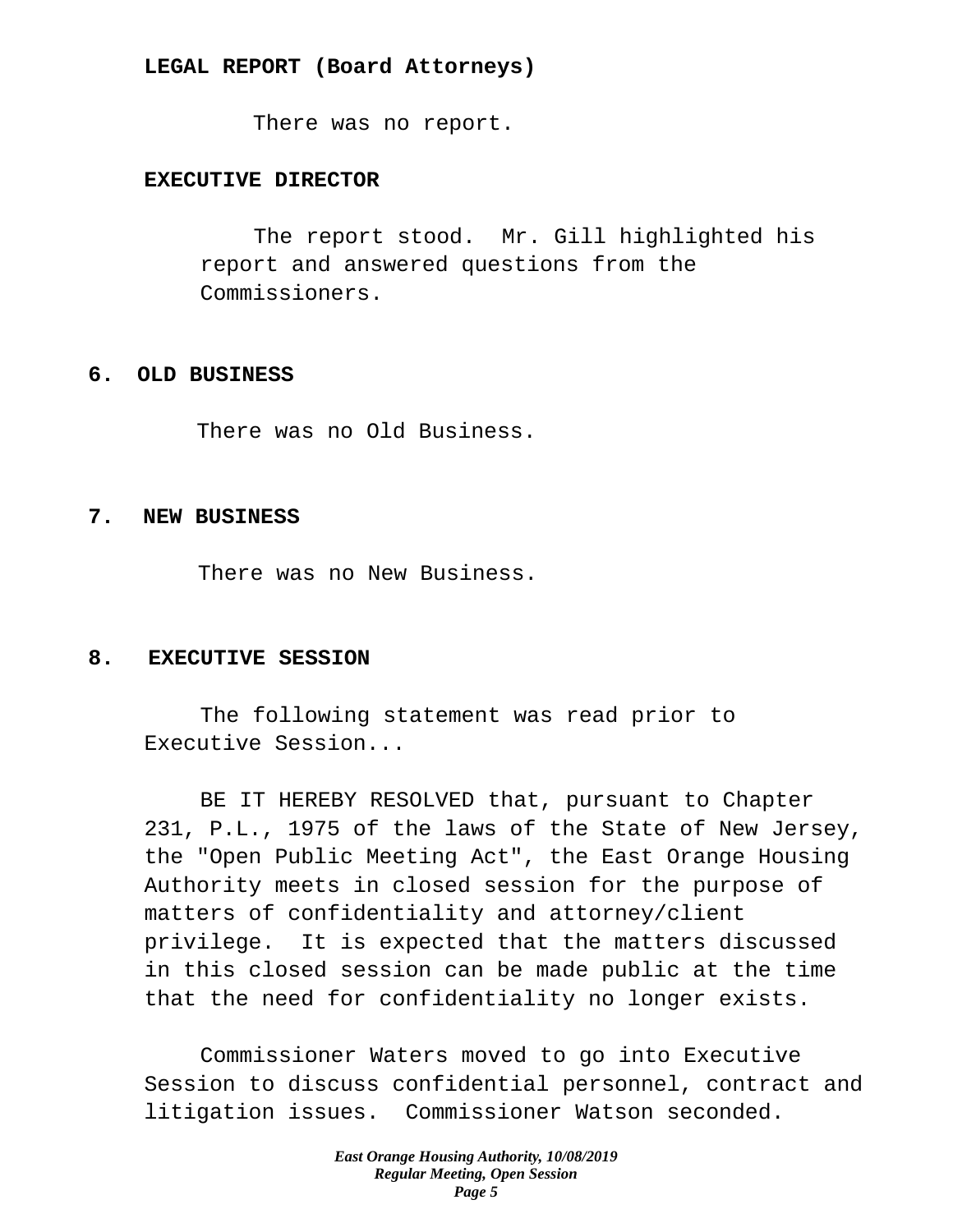There were no questions.

ROLL CALL: Ayes: Waters, Brown, Watson, Shaw, Harris. Nays: None. Abstentions: None.

The motion carried 5-0-0. The Commissioners went into Executive Session at 7:48 PM.

**MOTION:** Commissioner Shaw moved to return to open session, after discussing personnel and litigation matters. Commissioner Waters seconded. There were no questions.

ROLL CALL:

Ayes: Waters, Brown, Watson, Shaw, Harris. Nays: None. Abstentions: None.

The motion carried 5-0-0. The Commissioners returned to Open Session at 8:35 PM.

### **9. RESOLUTIONS**

# **2019-34 RESOLUTION RATIFYING THE EXECUTIVE DIRECTOR TO RENEW THE ANNUAL SUPPORT AGREEMENT WITH MRI SOFTWARE LLC IN AN AMOUNT OF \$35,696.64**

Commissioner Shaw moved to approve. Commissioner Waters seconded. There were no questions.

ROLL CALL: Ayes: Watson, Waters, Brown, Shaw, Harris. Nays: None. Abstentions: None.

The Resolution was approved 5-0-0.

*East Orange Housing Authority, 10/08/2019 Regular Meeting, Open Session Page 6*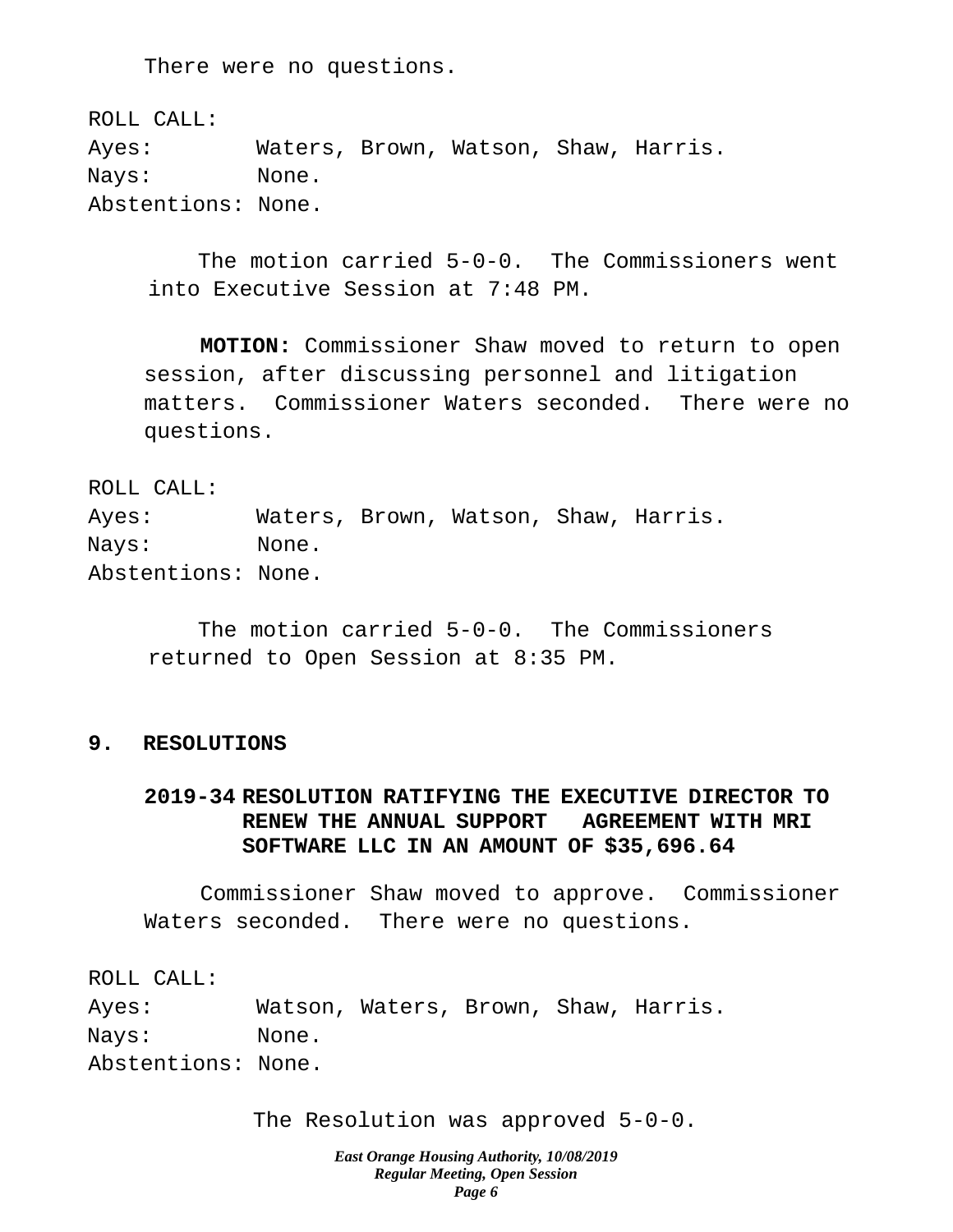# **2019-35 RESOLUTION AUTHORIZING COMMISSIONER SHAW, COMMISSIONER WATSON COMMISSIONER CHATMAN AND EXECUTIVE DIRECTOR WILBERT GILL TO ATTEND THE NJNAHRO CONFERENCE & NETWORKING IN ATLANTIC CITY, NJ, NOVEMBER 18-21, 2019**

Commissioner Waters moved to approve. Commissioner Shaw seconded. There were no questions.

ROLL CALL: Ayes: Watson, Waters, Brown, Shaw, Harris. Nays: None. Abstentions: None.

The Resolution was approved 5-0-0.

# **2019-36 RESOLUTION AUTHORIZING THE SUBMISSION OF THE 2020 ANNUAL PLAN OF THE HOUSING AUTHORITY OF THE CITY OF EAST ORANGE TO THE DEPARTMENT OF HOUSING AND URBAN DEVELOPMENT**

Commissioner Watson moved to approve. Commissioner Waters seconded. There were no questions.

ROLL CALL: Ayes: Watson, Waters, Brown, Shaw, Harris. Nays: None. Abstentions: None.

The Resolution was approved 5-0-0.

# **2019-37 LOCAL FINANCE BOARD SUBMISSION OF 2018 AUDIT REPORT**

Commissioner Waters moved to approve. Commissioner Watson seconded.